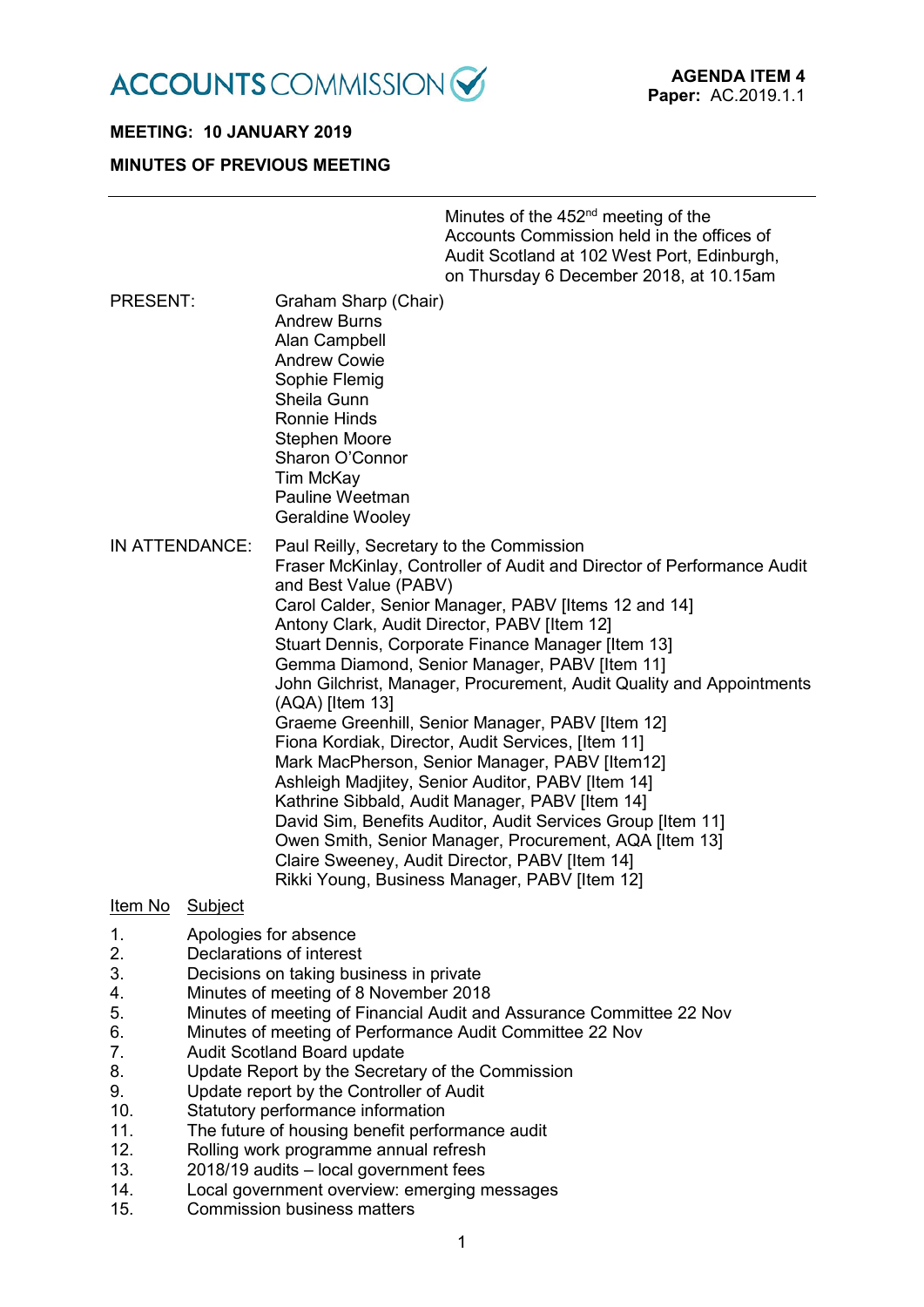# 1. Apologies for absence

It was noted that no apologies for absence had been received.

#### 2. Declarations of interest

The following declarations of interest was made:

- Sheila Gunn, in item 11, as Vice-Chair of the Wheatley Group, in relation to references to housing matters.
- Geraldine Wooley, in item 11, given a close family member is an adviser and commentator in relation to poverty matters; and in item 12, as an owner of a property in a flood risk area.

#### 3. Decisions on taking business in private

It was agreed that items 13 and 14 be considered in private because:

- Item 13 requires the Commission to consider a report by the Corporate Finance Manager on the local government fees, which may require the Commission to discuss confidential matters with the author.
- Item 14 requires the Commission to consider a report by the Director of Performance Audit and Best Value which will require discussion of draft report messages before publication of the report.

No business was notified by members for item 15 and thus the Chair advised that the item would not require discussion.

#### 4. Minutes of meeting of 8 November 2018

The minutes of the meeting of 8 November 2018 were approved as a correct record, subject to noting that, in relation to item 6 (third bullet point), the matter was also raised by Sheila Gunn.

Arising therefrom:

In relation to item 6 (third bullet point), in response to a query from Sophie Flemig, advice was noted from the Director of PABV that he would provide further information on matters around rent arrears and Universal Credit.

# *Action: Director of PABV*

• In relation to item 6 (fourth bullet point), in response to a query from Tim McKay, advice was noted from the Director of PABV that he would provide further information on the implications of the UK budget on English local authority funding, and he would consider how such information might feature in his briefing on the Scottish budget, to be considered by the Commission at its January meeting.

*Action: Director of PABV*

# 5. Minutes of meeting of Financial Audit and Assurance Committee of 22 November

The minutes of the meeting of 22 November 2018 were approved as a correct record.

# 6. Minutes of meeting of Performance Audit Committee of 22 November

The minutes of the meeting of 22 November 2018 were approved as a correct record.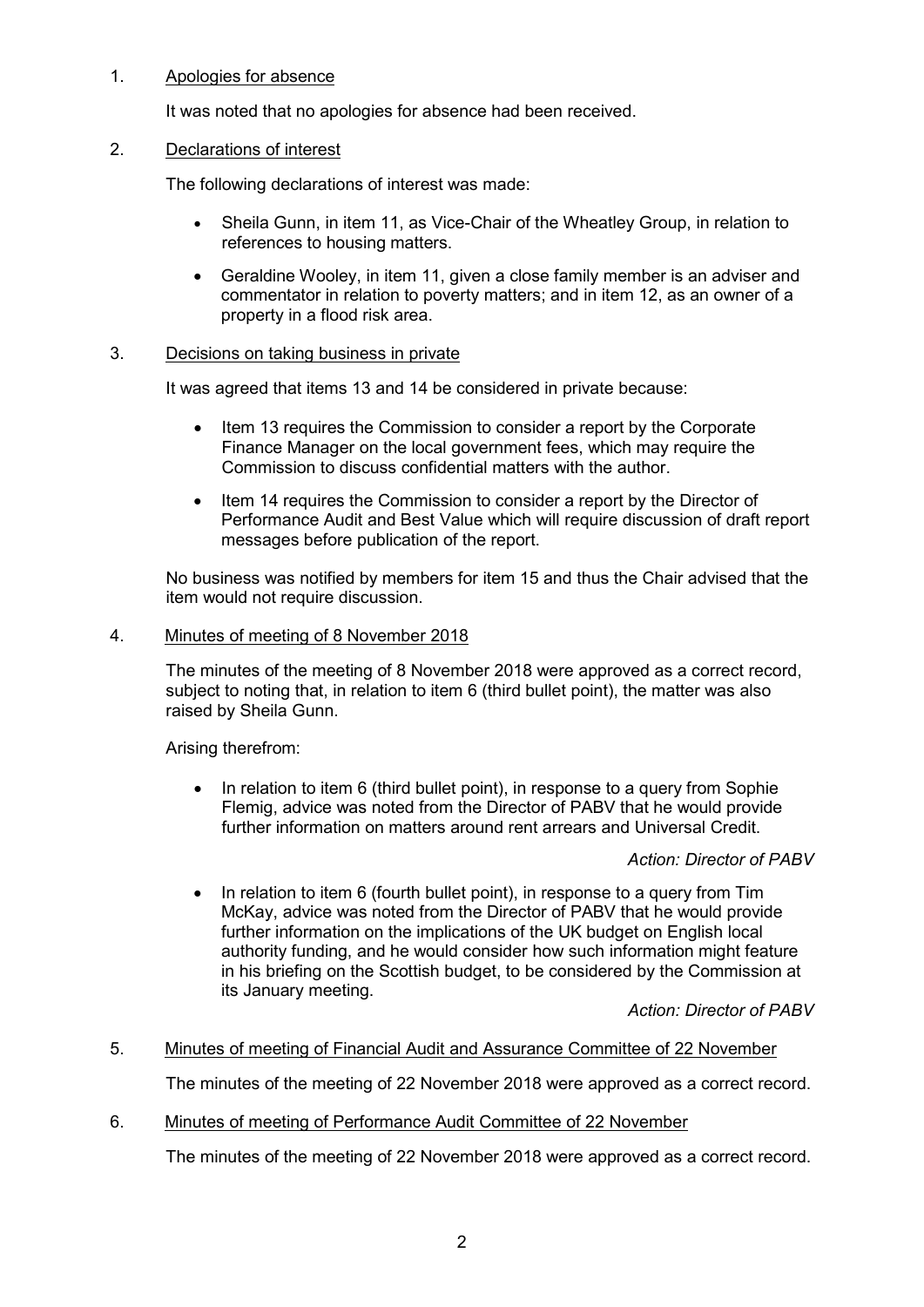# 7. Audit Scotland Board Update

The Commission noted a report by the Secretary providing an update on the business of the Audit Scotland Board.

# 8. Update report by the Secretary to the Commission

The Commission considered a report by the Secretary providing an update on significant recent activity relating to local government and issues of relevance or interest across the wider public sector.

During discussion, the Commission:

• In relation to paragraph 10, and in response to a query from Ronnie Hinds, noted advice from the Secretary that further information on the error in the Controller of Audit report would be included in the briefing paper for those members meeting the council (which is also available to other members on request).

#### *Action: Secretary*

• In relation to paragraph 20, and in response to a query from Tim McKay, noted advice from the Secretary that he would liaise with Audit Scotland's New Financial Powers team to ensure appropriate briefing of the Commission of the passage of the Scottish Crown Estate Bill.

#### *Action: Secretary*

• In relation to paragraph 21, and in response to a query from Sheila Gunn, it was agreed that further information be provided on the Planning Bill once it is approved as an Act by the Scottish Parliament.

*Action: Director of PABV*

• In relation to paragraph 41, and in response to a query from Stephen Moore, noted advice from the Secretary that he would provide further information on levels of full-day nursery care in Scotland.

#### *Action: Secretary*

• In relation to paragraph 77, and in response to a query from Geraldine Wooley, noted advice from the Director of PABV that he would provide further information on any potential impact in Scotland of current financial difficulties being experienced by Allied Healthcare.

*Action: Director of PABV*

• In relation to paragraph 80, and in response to a query from Sophie Flemig, agreed that the Director of PABV consider, through the work of the appropriate policy cluster teams, matters associated with support for children with special educational needs and disabilities, with a view to informing work programme refresh activities.

*Action: Director of PABV*

# 9. Update report by the Controller of Audit

The Commission noted a verbal update from the Controller of Audit on his recent activity.

During discussion, it was agreed:

• To note advice from the Secretary that he would update the Commission on progress with the Scottish Government and CoSLA Local Governance Review.

*Action: Secretary*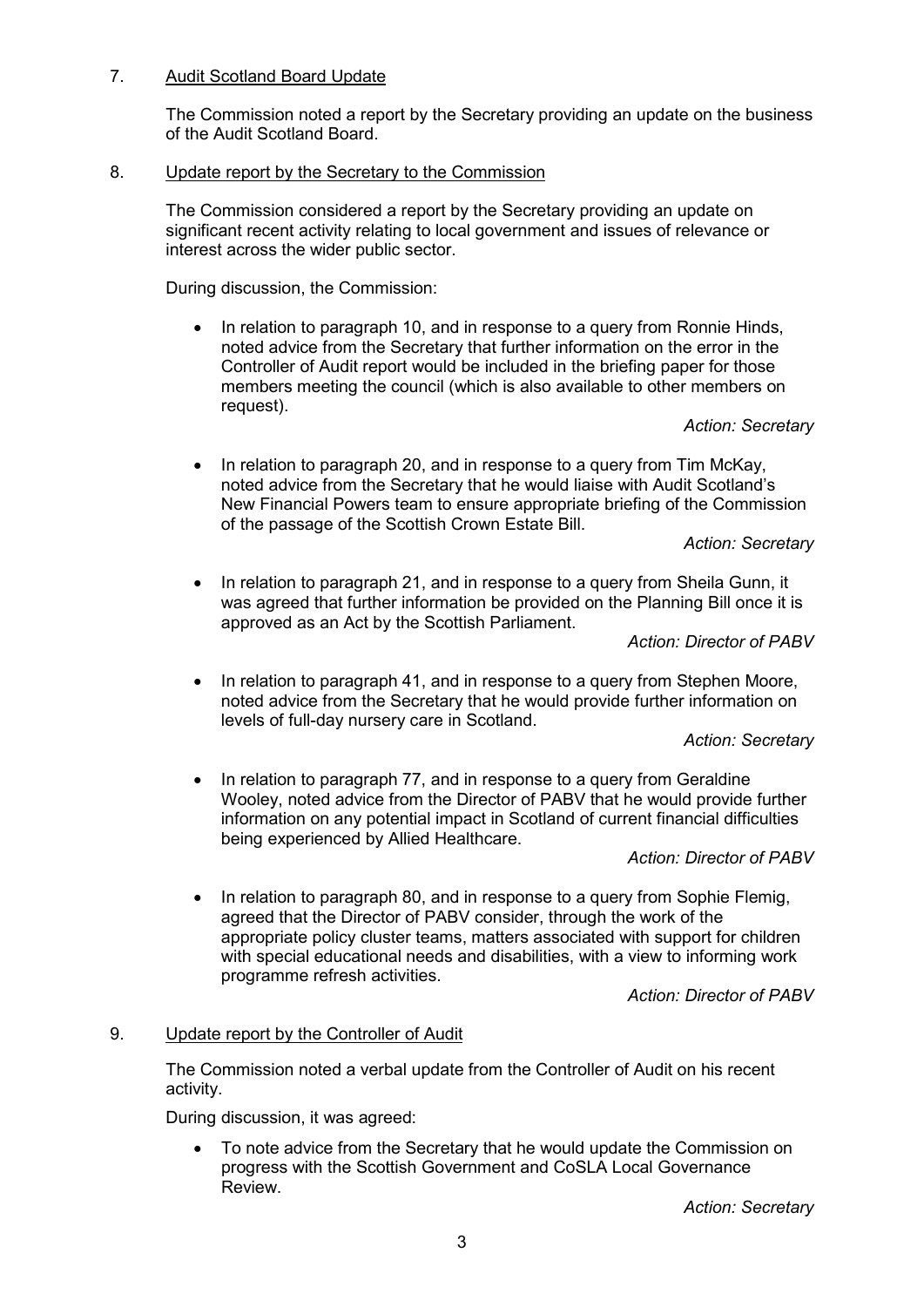• That the Controller of Audit provide information from the Audit Scotland discussion on lessons to be learned from matters associated with the financial difficulties experienced by Northamptonshire County Council.

*Action: Controller of Audit*

#### 10. Statutory Performance Information Draft 2018 Information

The Commission considered a report by the Secretary advising of the outputs from the stakeholder consultation undertaken on the draft Statutory Performance Information (SPI) Direction, and proposing a SPI Direction for publication by the end of December 2018.

The Secretary undertook a presentation setting out the outputs from the stakeholder consultation.

During discussion, the Commission agreed:

• The terms and content of the SPI Direction 2018, subject to revisions agreed in discussion, to be agreed between the Chair and the Secretary.

*Action: Secretary*

• That the SPI Direction be published before the end of December 2018.

*Action: Secretary*

• That it consider at a future meeting the audit approach in relation to monitoring and reporting of progress by councils in relation to the SPI Direction.

*Action: Secretary and Controller of Audit*

• To note advice from the Secretary that he would respond to all stakeholders who took part in the consultation.

*Action: Secretary*

• That the Secretary discuss with the Board of the Local Government Benchmarking Framework how best to promote the shared interests between the Commission and the Board in the Direction.

*Action: Secretary*

#### 11. The future of housing benefit performance audit

The Commission considered a report by the Director of Audit Services setting out proposals changing the approach to housing benefit performance audit.

During discussion, the Commission:

- Endorsed the proposed general approach.
- Agreed in particular the importance of themes around overpayments, resourcing and customer service activities.
- Agreed further in this regard a desired focus on advice services, to be reflected in the new approach.
- Agreed that Audit Scotland make preparations to move to a new approach.
- Agreed that Audit Scotland bring forward a final report on the proposed approach for approval in the first quarter of 2019/20 after discussion with DWP.

*Actions: Director of Audit Services*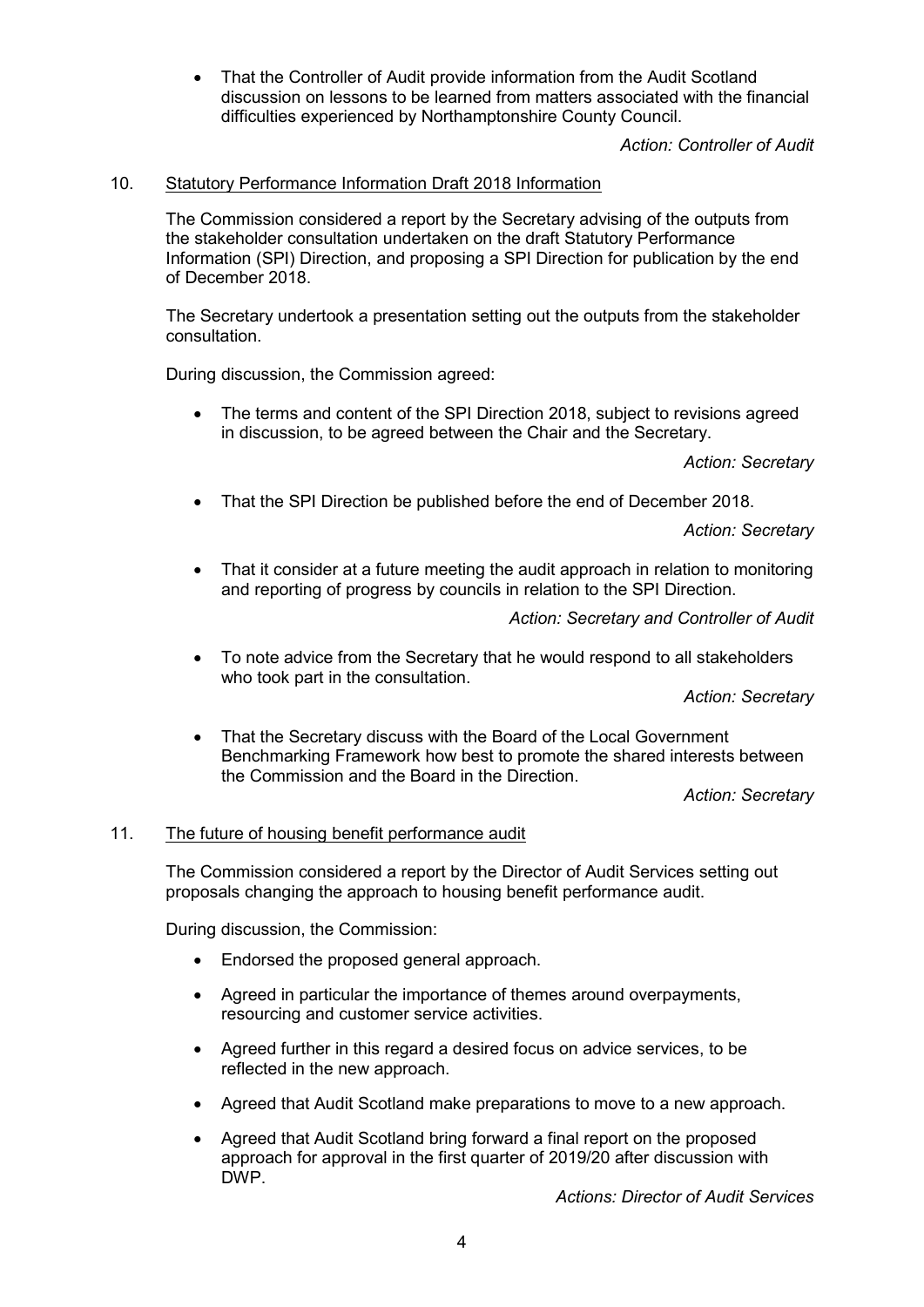# 12. Rolling work programme annual refresh

The Commission considered a report by the Secretary presenting proposals from the Director of PABV for the annual refresh of the Commission's five-year rolling work programme.

During discussion, the Commission:

- Approved a proposed draft work programme incorporating detailed proposals for 2019/20 and 2020/21, subject to incorporating the following changes agreed in discussion, as a basis for consultation with stakeholders:
	- o That, specifically, for a performance audit in 2020/21, waste management be agreed in preference to flood risk management.
	- o That the Director engage in discussion with appropriate strategic scrutiny partners in relation to potential collaborative activities around flood risk management and emergency resilience.
	- o That further discussion take place about potential areas of coverage for a series of local government service-specific audits in the years 2021/22 to 2023/24.
	- o Not to programme a *How Councils Work* report in 2019/20.
	- o That further discussion take place on potential subjects for the next in the series of *How Councils Work* reports in 2020/21, including the potential of a summary of all reports published in the series so far.
	- o That the Commission's significant interest in community empowerment matters be underlined as part of the work programme and articulated accordingly to stakeholders.

*Actions: Secretary and Director of PABV*

- Noted the activities around the diversity and equality implications of the work programme.
- Approved the proposed stakeholder consultation arrangements, including engaging with the third sector.

*Action: Secretary*

• Noted that the Secretary would report back on the outcome of the consultation.

*Action: Secretary*

• Noted that the Performance Audit Committee would receive regular updates on progress with the programme, including updates on programme development activity.

*Action: Director of PABV*

# 13. 2018/19 audits – local government fees

The Commission considered a report by the Corporate Finance Manager providing details of expected audit fees for the local government sector for the 2018/19 audit year.

Following discussion, the Commission noted the fee levels for the local government sector 2018/19 audits.